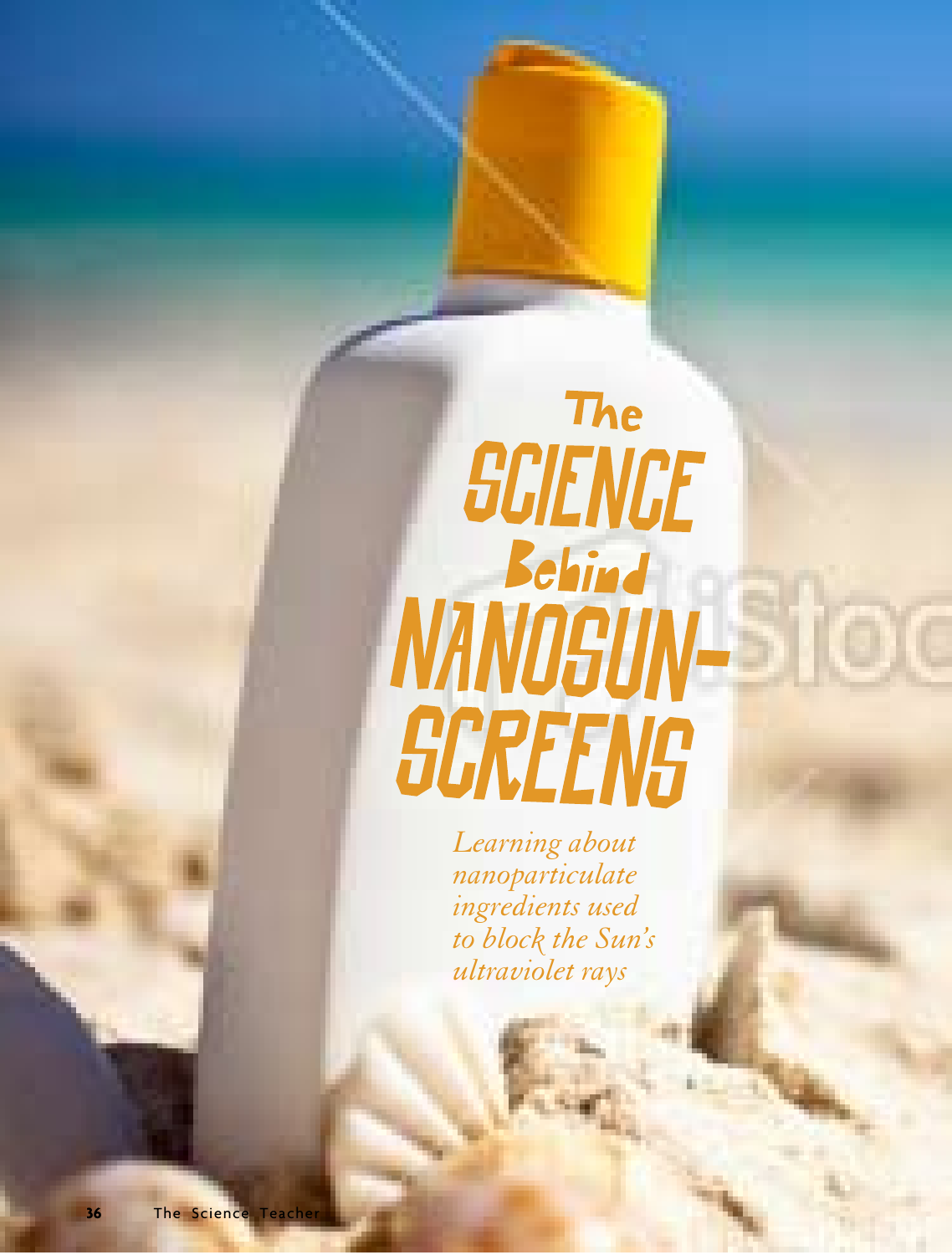#### **Alyssa Wise, Patricia Schank, Tina Stanford, and Geri Horsma**

**WARE AND MANUTE SERVING A THE WARE SERVING WARE SERVING A SOLUTION OF A WHY A DOTE A BOOK AND A DUCK THE AND CLAIMS THAT A BOOK CONTROLLATION AND SURFACT A SUPPORT OF A WEIGHT AND CLAIMS A SHOW A FAMOU CONTROLLATION AND A** you tell if your sunscreen has them?" "Why do we need nanosunscreens?" "If a bottle of a well-known sunscreen brand

I believe it?" These are just a few of the questions that our "Clear Sunscreen" nanoscience unit has students asking. Students are excited to learn about science that is applicable to their daily lives and because they find the topic interesting, they are motivated to figure out the complex concepts involved.

In this article, we provide a brief overview of the emerging field of nanoscience and why it is an important area for education. We then explain the science behind the new nanoparticulate sunscreens, describe the different elements of the unit, and reflect on some of the opportunities and challenges of teaching nanoscience at the high school level.

## **Clear Sunscreen**

Clear Sunscreen is one of four sets of learning materials collaboratively created by educational researchers, science teachers, and nanoscientists as part of the NanoSense project, aimed at helping high school students learn about science concepts that account for nanoscale phenomena. All of the materials are freely available online and are linked to the National Science Education Standards (NRC 1996) (see "On the web" at the end of this article), as well as related chemistry, physics, biology, and environmental science concepts. Although Clear Sunscreen was designed for chemistry classrooms—introductory, Advanced Placement, or International Baccalaureate, depending on whether the advanced materials are used—it has also been used successfully in 9th-grade biology and 11th-grade biotechnology classrooms. Given the interdisciplinary nature of the content, it could also be used in physics or integrated science classrooms.

Throughout the unit, students explore answers to the questions posed in the introduction through presentations, discussions, readings, hands-on activities, and labs. At its conclusion, students synthesize their learning by creating consumer awareness pamphlets that explain the basics of nanoparticulate zinc oxide: how it can appear clear in sunscreens, but still protect against ultraviolet (UV) light;

what its benefits are over traditional ingredients; and any potential dangers that might be associated with its use.

#### **About nanoscience**

Nanoscience is the study of matter on the scale of 1–100 nanometers (nm) in at least one dimension. Given that 10 hydrogen atoms lined up are about 1 nm long, we can loosely describe the field as being concerned with molecules and small clusters of molecules in this size range. One well-known example is Buckminsterfullerene, the soccer ball–shaped carbon ( $\mathrm{C}_{\scriptscriptstyle{60}}$ ) molecule often referred to as a "buckyball."

Nanoscience is an important emerging area of research because matter at this size scale has many unique properties. For example, nanosized carbon tubes are 100 times stronger than bulk steel but are also incredibly flexible, and nanosized substances' melting points decrease as they get smaller. Nanosized zinc oxide—a common ingredient in nanosunscreens—in particular, appears clear (transparent) instead of white. While research is ongoing, the unique properties of nanosized materials have already enabled new innovations in areas as diverse as textiles (e.g., stain-resistant clothes), the environment (e.g., paint that "cleans" the air), and personal health care (e.g., clear nanoparticulate sunscreen).

Despite their potential benefits, objects at this size scale still present many mysteries. For instance, they are small enough that many of our models for bulk substances do not accurately predict their properties, but large enough that quantum calculations are prohibitively complicated. Currently, new models and ways of thinking are being developed to better understand their behavior.

Introducing nanoscience ideas to students presents several exciting opportunities. First, it gives them the opportunity to explore applications that are relevant to their lives, which can serve as a "hook" to get them excited about science. It can also introduce an interdisciplinary perspective.Likemost nanoscience topics, the science behind clear, nanoparticulate sunscreen brings together concepts from chemistry, biology, and physics, giving students a chance to see the interconnections between traditional scientific domains and the unity in nature (Roco 2003). Finally, teaching cutting-edge science in which many of the answers (and even the questions) have not yet been formulated provides the opportunity for students to experience science in the making (Latour 1987),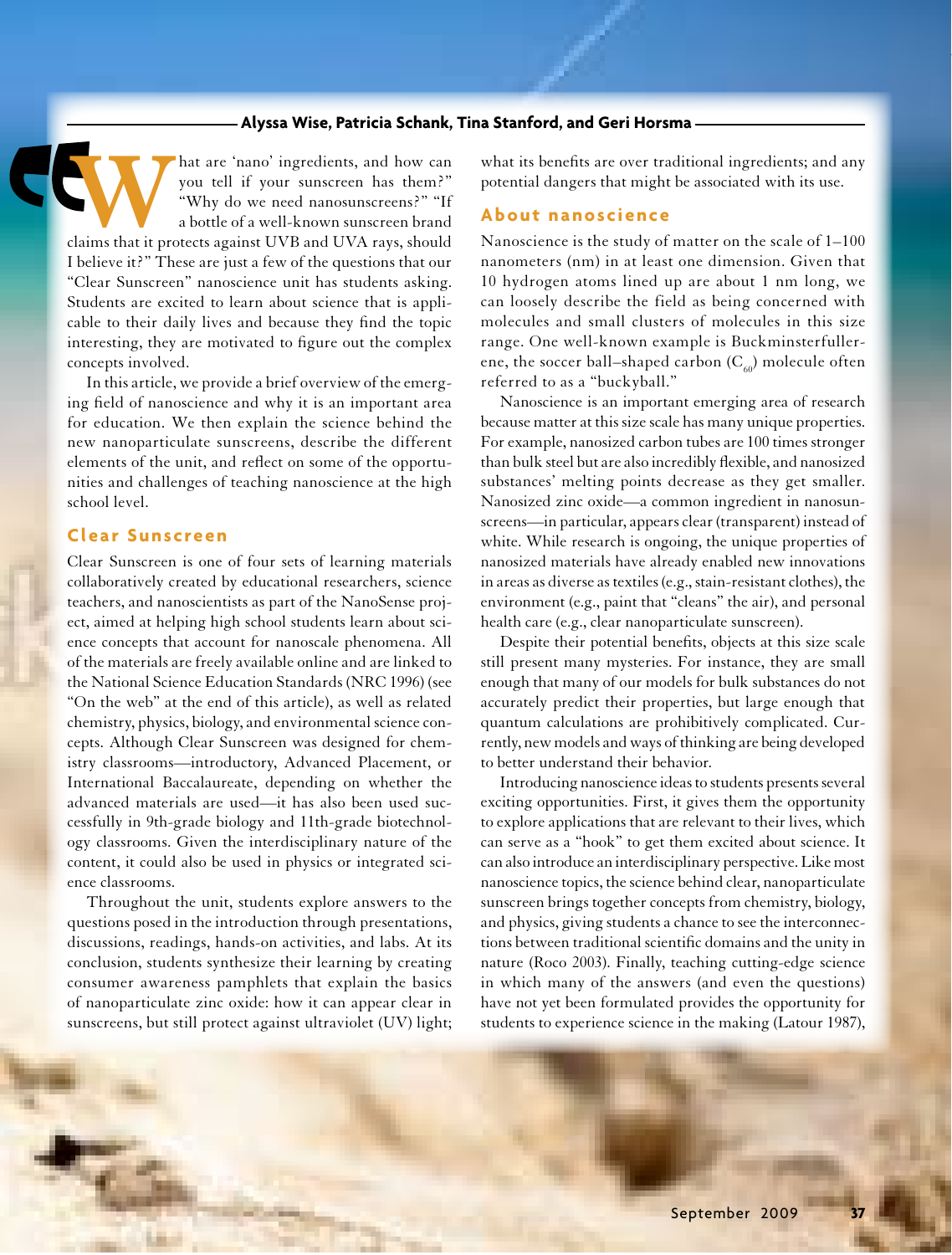helping them develop a better understanding of the nature of scientific knowledge.

#### **About nanoparticulate sunscreens**

Sunscreens are colloidal suspensions of UV-absorbing agents in a lotion. Two kinds of UV-absorbing agents (or "active ingredients") can be used: organic and inorganic. Organic ingredients are carbon-based, exist asindividual molecules, and absorb specific, narrow bands of UV light. Inorganic ingredients are metal-oxides that exist as ionic clusters of various sizes and absorb all UV light whose wavelength is less than a critical value.

Traditional sunscreens often contain "large" inorganic zinc oxide clusters because they effectively absorb the full spectrum of UV light. However, because these clusters also scatter visible light, the cream has an undesirable white color that remains visible on the skin's surface. As a result, people often apply too little sunscreen or choose another, less effective kind (see "Structure and scattering" for more on inorganic versus organic sunscreen ingredients).

If, however, nanosized clusters of zinc oxide are used instead of the larger clusters, the sunscreen is transparent because the diameter of each nanoparticle is much smaller than the wavelength of visible light, and thus does not scatter it. The protection remains the same because reducing the particle size does not change its absorptive properties.

students' current science knowledge. In chemistry classes, this usually means asking students to share what they know about using and choosing a sunscreen, and then to examine the kinds of chemicals that are used as active ingredients in the sunscreens they have at home. The "Sunscreen Label Ingredients" activity asks students to compare the different combinations of ingredients found in sunscreens and look for patterns. We have found that students are excited to recognize some terms on the labels, and a discussion of chemical names usually ensues. This can then segue into a class discussion of consumer chemistry issues, such as why the same chemicals show up repeatedly—the reason is that a limited number are approved by the Food and Drug Administration—and raises important questions about how sunscreen ingredients protect us from UV light (e.g., "Why do most sunscreens have more than one active ingredient?" and "Why is it that sunscreen makers cannot just put in more of the 'best' ingredient?")

In biology classes, we take a slightly different approach and often begin with a discussion of what students know about the dangers of skin cancer and the need for sun protection. In a physics class, the electromagnetic spectrum and the energy of different wavelengths of UV light can serve as anchors.

Regardless of the entry point, to help students think about the different kinds of sun rays that reach Earth and how

Given our increased awareness of the dangers of long-wave ultraviolet (UVA) light—which many organic ingredients used in sunscreens do not block—a full spectrum sunscreen that people are willing to apply in sufficient quantities is an important tool for preventing skin cancer. Sunscreens that use nanosized inorganic ingredients can provide this protection. However, there are some concerns about using nanosized ingredients in sunscreens since they more easily cross membrane barriers, though no adverse effects have been found to date.

#### **Nanosunscreens in the classroom** *Sun protection basics*

Our Clear Sunscreen materials are designed to be modular and adaptable to a variety of classroom levels and orientations. We begin by connecting with

FIGURE 1 **Graph of spectrometer data collected for three sunscreens.** 

The diffuse reflectance from the film surface due to scattering is measured using an integrating hemisphere, an optical device that allows measurement of the total light reflected back in all directions.



#### **Light Back-Scattered (Reflected) by Three Sunscreens**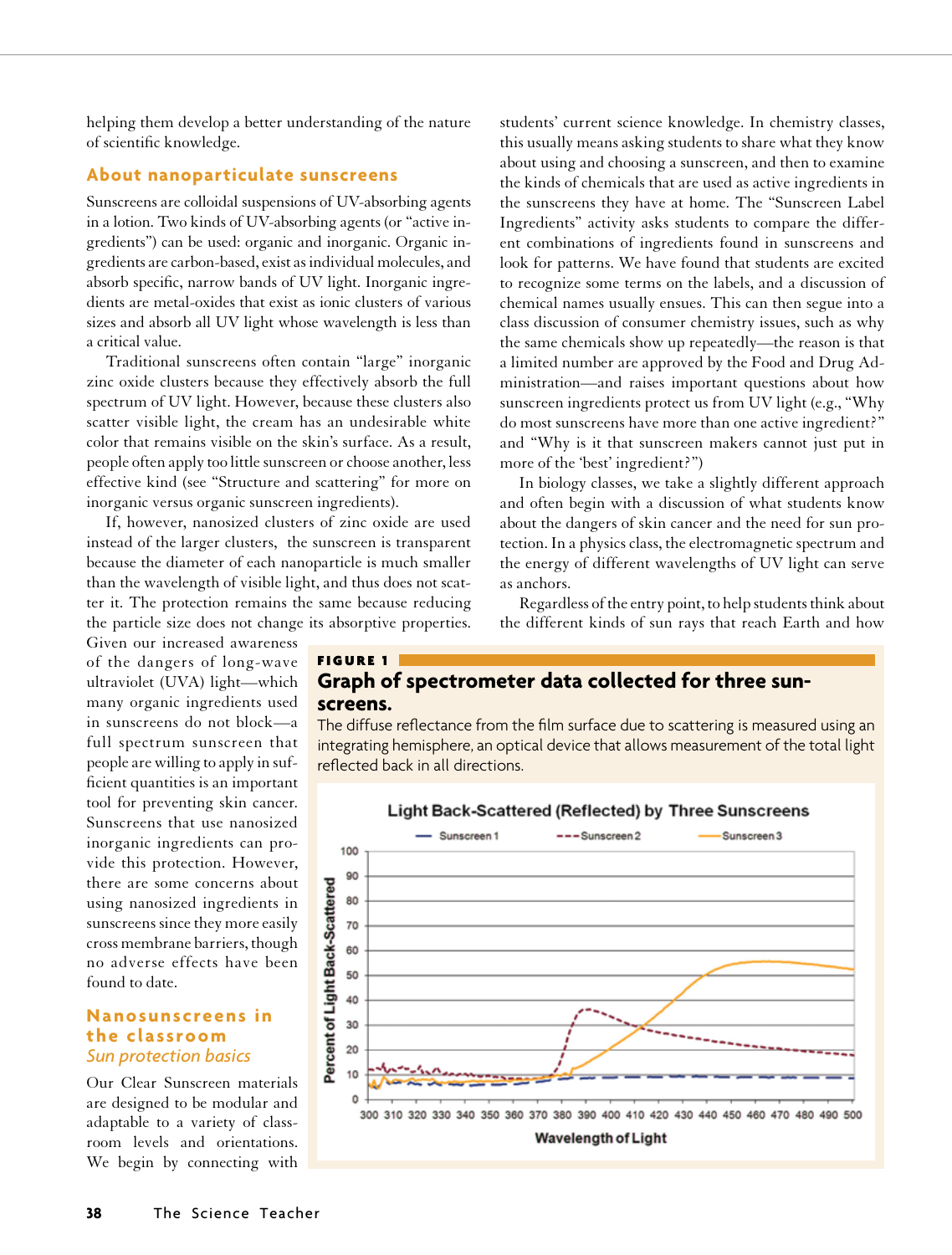they interact with our bodies, we use the information, images, and embedded discussion questions in the interactive "Sun Protection: Understanding the Danger" PowerPoint. These slides are best used to support the development of understanding after students have participated in an activity, such as Sunscreen Label Ingredients, which cultivates a "need to know."

FIGURE 2

We have consistently found that students (at all levels) are fascinated by the issues related to protecting their bodies and invariably have a lot of questions and personal experiences to share. Interestingly, we have also found that while most students are familiar with the terms *UVA* and *UVB*, few actually understand what they refer to: that they are wavelengths of light falling within certain ranges along the continuum of the

|                    | Answers to three sunscreen spectrometer graph questions.                                                                                                                                                                                                                                                                                                                                                                                     |                                                                                                                                                                                                                                                                                                                                                                          |                                                                                                                                                                                        |
|--------------------|----------------------------------------------------------------------------------------------------------------------------------------------------------------------------------------------------------------------------------------------------------------------------------------------------------------------------------------------------------------------------------------------------------------------------------------------|--------------------------------------------------------------------------------------------------------------------------------------------------------------------------------------------------------------------------------------------------------------------------------------------------------------------------------------------------------------------------|----------------------------------------------------------------------------------------------------------------------------------------------------------------------------------------|
|                    | <b>Sunscreen 1</b><br>(contains organic<br>ingredients)                                                                                                                                                                                                                                                                                                                                                                                      | <b>Sunscreen 2</b><br>(contains nanosized<br>inorganic ingredi-<br>ents)                                                                                                                                                                                                                                                                                                 | <b>Sunscreen 3</b><br>(contains traditional<br>inorganic ingredi-<br>ents)                                                                                                             |
| <b>Appearance</b>  | No scattering in the<br>visible range. Sun-<br>screen appears clear<br>on the skin.                                                                                                                                                                                                                                                                                                                                                          | Very limited scat-<br>tering in the visible<br>range. Sunscreen<br>appears clear on the<br>skin.                                                                                                                                                                                                                                                                         | Significant scattering<br>in the visible range.<br>Sunscreen appears<br>white on the skin.                                                                                             |
| <b>Size</b>        | Since no scattering<br>is seen, it is not pos-<br>sible to estimate the<br>size of the molecule<br>from the informa-<br>tion in the graph.                                                                                                                                                                                                                                                                                                   | The sharp drop in<br>the curve at 380 nm<br>(and the low scatter-<br>ing below 380 nm) is<br>actually due to UV<br>absorption (if light is<br>absorbed, it can-<br>not be scattered).<br>Therefore, we can-<br>not know the exact<br>size of the cluster,<br>only that the curve<br>would have peaked<br>below 380 nm. So<br>the cluster size is<br>smaller than 190 nm. | Because the graph<br>peaks around 450<br>nm, we would esti-<br>mate the cluster size<br>to be about 225 nm<br>(well above nano-<br>scale dimensions).                                  |
| <b>UV blocking</b> | The graph shows very little scattering in the UV range; however,<br>this does not tell us anything because absorption is the main<br>blocking mechanism for UV. Because the UV light is not scattered,<br>we know that it must either be absorbed or transmitted, but we<br>do not know which. We would need an absorption or transmis-<br>sion graph in order to determine the UV blocking ability of the<br>sunscreens $(T + R + A = 1)$ . |                                                                                                                                                                                                                                                                                                                                                                          |                                                                                                                                                                                        |
| <b>Identity</b>    | Virtually no scat-<br>tering in the visible<br>range indicates<br>organic ingredients.<br>This sunscreen con-<br>tains the organic in-<br>gredients octinoxate<br>and oxybenzone.                                                                                                                                                                                                                                                            | Low amounts of<br>scattering in the vis-<br>ible range indicate<br>inorganic ingredients<br>with nanosized clus-<br>ters. This sunscreen<br>contains nanosized<br>zinc oxide.                                                                                                                                                                                            | Significant amounts<br>of scattering in the<br>visible range indicate<br>inorganic ingredients<br>with large clusters<br>size. This sunscreen<br>contains traditional<br>zinc dioxide. |

electromagnetic spectrum (UVB  $\approx 280 - 320$  nm, UVA  $\approx 320 - 400$ n). Instead, students often talk out them as singular entities at can be blocked (or not) in a binary fashion, and a surprisingly ge number mistakenly believe at they are actually two types protective ingredients that n be put into sunscreens. Our troduction to the unit helps idents reveal and remedy these eas; supports them in making nnections between traditional emistry, physics, and biology pics; and lays the foundation r understanding the chemistry hind new nanoparticulate nscreens.

At the end of the introductory ction, we pose three essential estions to help students monir their learning throughout the st of the unit:

- 1. What are the most important factors to consider in choosing a sunscreen?
- 2. How do you know if a sunscreen has "nano" ingredients?
- 3. How do "nano" sunscreen ingredients differ from most other ingredients currently used in sunscreens?

We ask students to consider eir initial ideas about these estions, emphasizing that this not a test of what they know d encouraging them to make esses that they can later reevalte based on what they learn in e unit. Time allowing, we have adents share their answers minding them that there are no "bad" ideas at this stage—and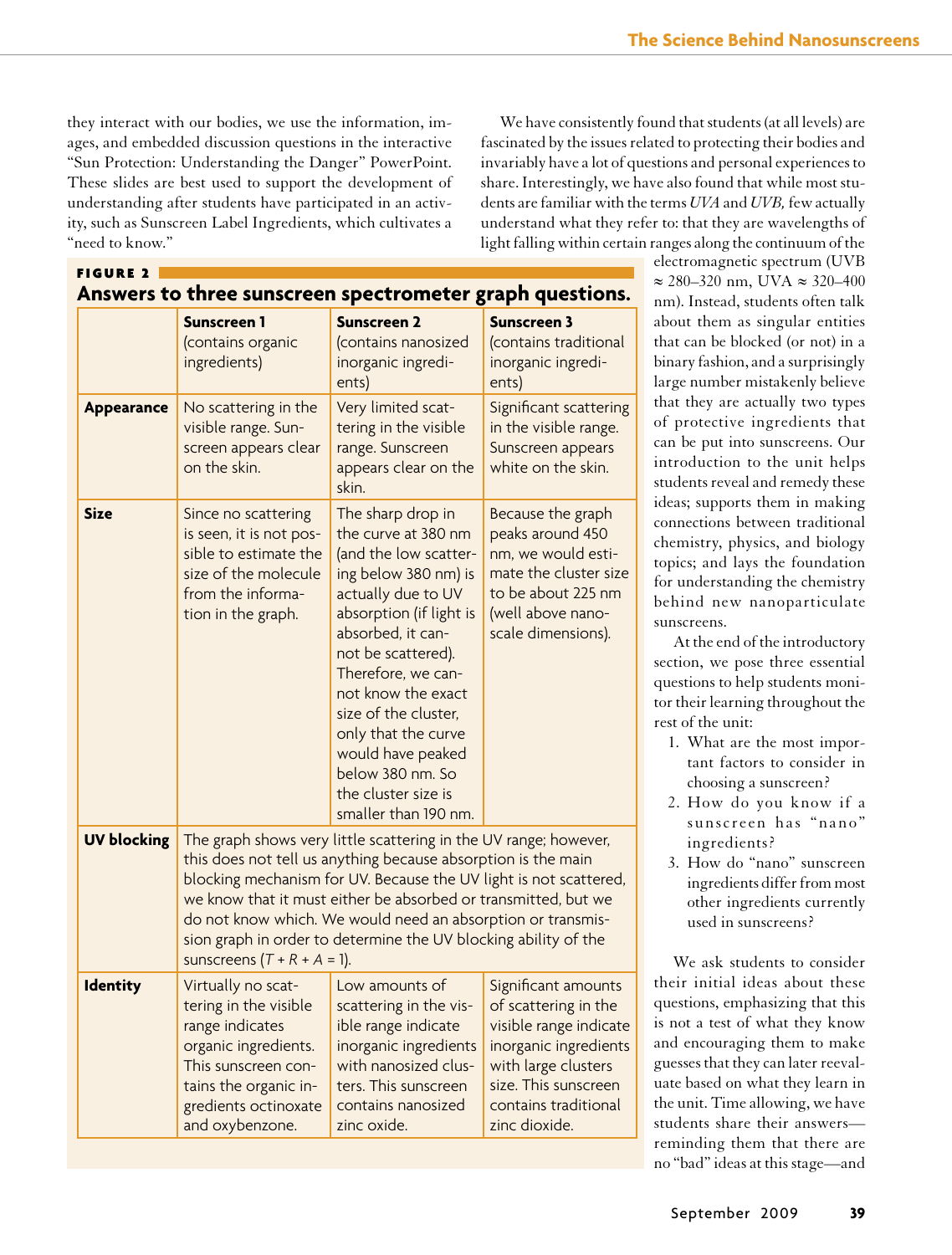discuss as a group which statements they think are true and the rationale or evidence supporting their assertions.

### *Appearance and UV blocking*

In the second part of the unit, the focus is on chemical and physical properties of sunscreens and their interactions with light. The core activity is the "UV Protection Lab," which invites students to investigate whether or not there is a correlation between a sunscreen's appearance—its degree of transparency—and its UV-blocking ability. (**Note:**  They later find that there is no relationship, since one depends on interactions with wavelengths of light in the visible range [which determines appearance] and the other depends on interactions in the UV range [which determines blocking ability]. Thus, while there are some materials that are opaque and block UV light, there are also examples of materials that appear clear, but are equally good or better blockers.) The exploration of the counterintuitive nonrelationship between opacity and UV blocking differentiates this lab from many sunscreen labs, which simply have students test the blocking ability of different substances.

In the UV Protection Lab, students select a variety of protective agents (e.g., different sunscreens; t-shirts; inexpensive, clear UV-blocking glass) to test using beads that change color when exposed to UV light. Using a color guide, students compare the color change of a bead covered by a protective agent to that of an uncovered bead. (**Note:** UV-sensitive beads and color-change guides are readily available from several commercial suppliers.) Students also evaluate the appearance of the substances using an opacity guide that we print on a sheet of transparent acetate (available online in Lesson 1 of the Clear Sunscreen unit).

Using the opacity and UV-protection ratings for each substance tested, students create a scatter plot to determine whether or not there is a relationship between protection and opacity. Assuming students select a wide enough variety of substances to test, the plot should have points in all quadrants, indicating no relationship. If some groups test a restricted range of substances, we use it as an opportunity to talk about sampling issues and then combine the whole class's results to create a more complete data set.

The main safety consideration in this lab is to remind students not to put the sunscreen on their bodies in case of an allergic reaction. Additionally, although no adverse effects attributed to nanoparticles in commercially available sunscreens have been reported, because nanoparticles are still being studied, it is better not to apply them to our bodies in situations where they are not needed.

#### *Structure and scattering*

We follow up the lab with the "All About Sunscreens" interactive PowerPoint. (**Note:** For advanced classes, there are two additional interactive PowerPoints that go into greater

depth on absorption and scattering mechanisms, which are freely available on the website). The information, images, discussion questions, and activities embedded in the slides help students explore the different structure and UV-absorption patterns of organic and inorganic sunscreen ingredients.

Their understanding of the different absorption patterns can then be used to explain one of the findings from the Sunscreen Label Ingredients activity: When sunscreens use organic chemicals as UV blockers, they are always formulated with multiple active ingredients; but when they use inorganic chemicals as UV blockers, they can be formulated with just a single one. This occurs because although these inorganic compounds absorb strongly across almost the entire UVB and UVA spectrum, the organic molecules have narrow UVabsorption ranges, thus different ingredients are needed to provide full spectrum coverage.

One concept we have found that students consistently have difficulty with is the difference between molecules and ionic compounds. (**Editor's note:** For strategies to help students understand and visualize the difference between substances that exist as true molecules and those that exist as ionic crystals, see Smithenry on p. xx of this issue.) While our students were familiar with the difference between molecular formulas and formula units, when it came time to use these concepts in practice, they often confused the two. We would encourage other teachers to dedicate extra time and attention to this issue, since it relates to concepts that are fundamental to chemistry.

The second half of the All About Sunscreen slides addresses interactions with visible light, helping students understand that traditional inorganic sunscreen ingredients appear white on the skin because of the way the larger zinc oxide clusters scatter light. Students can explore the scattering mechanism in more depth through the "Sunscreens and Sunlight Animations" activity. This activity has two variations. Students can use the ChemSense Animator tool, which is freely available online (see "On the web"), to create their own animations of how visible light interacts with different kinds of sunscreen ingredients. Or, if time is limited, they can explore a premade interactive animation of visible light interacting with different kinds of sunscreen ingredients using a guiding worksheet.

The interactive All About Sunscreens PowerPoint also allows us to introduce the size-dependence of light scattering—the central principle of nanoparticulate sunscreens. Maximum scattering of light occurs for clusters whose diameter is half as large as the wavelength of the light (scatter<sub>MAX</sub> of  $\lambda$  occurs when  $d = \frac{1}{\lambda} \lambda$ ) Thus, zinc oxide clusters whose diameter is less than 100 nm are too small to scatter visible light. These concepts are further explored through the interpretation of spectrometer data we have collected on three kinds of sunscreens containing organic ingredients, nanosized inorganic ingredients, and traditional inorganic ingredients, respectively (Figure 1, p. 38). We ask students